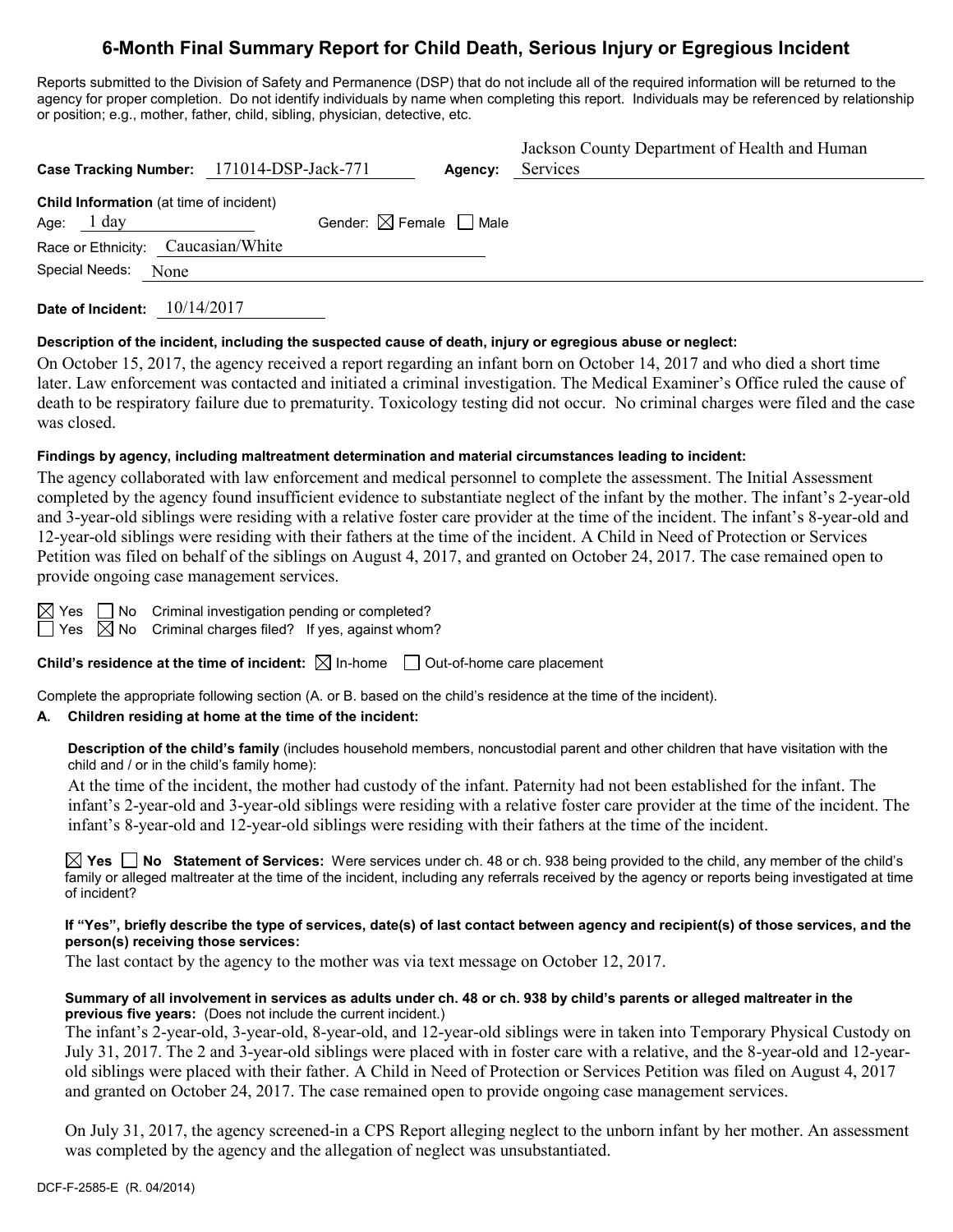On July 24, 2017, the agency screened-in a CPS Report alleging neglect to the infant's now 2-year-old, 3-year-old, 8-yearold and 12-year-old siblings by the mother. An assessment was completed by the agency and the allegations of neglect were substantiated.

On October 28, 2015, the agency screened-in a CPS Report alleging neglect to the infant's now 2-year-old sister by her mother and father. An assessment was completed by the agency and the allegation of neglect was unsubstantiated. The case was closed upon completion of the Initial Assessment.

On July 27, 2014, the agency screened-in a CPS Report alleging neglect to the infant's now 3-year-old, 8-year-old and 12 year-old siblings by the mother and the mother's significant other. An assessment was completed by the agency and the allegations of neglect were unsubstantiated. The case was closed upon completion of the Initial Assessment.

On April 23, 2014, the agency screened-in a CPS Report alleging neglect to the infant's now 3-year-old, 8-year-old and 12 year-old siblings by his mother and the mother's significant other. An assessment was completed by the agency and the allegations of neglect were unsubstantiated. The case was closed upon completion of the Initial Assessment.

#### **Summary of actions taken by the agency under ch. 48, including any investigation of a report or referrals to services involving the child, any member of the child's family living in this household and the child's parents and alleged maltreater.** (Does not include the current incident.)

(Note: Screened out reports listed in this section may include only the date of the report, screening decision, and if a referral to services occurred at Access. Reports that do not constitute a reasonable suspicion of maltreatment or a reason to believe that the child is threatened with harm are not required to be screened in for an Initial Assessment, and no further action is required by the agency.)

The infant's 2-year-old, 3-year-old, 8-year-old, and 12-year-old siblings were in taken into Temporary Physical Custody on July 31, 2017. The 2 and 3-year-old siblings were placed with in foster care with a relative, and the 8-year-old and 12-yearold siblings were placed with their father. A Child in Need of Protection or Services Petition was filed on August 4, 2017 and granted on October 24, 2017. The case remained open to provide ongoing case management services.

On July 31, 2017, the agency screened-in a CPS Report alleging neglect to the unborn infant by her mother. An assessment was completed by the agency and the allegation of neglect was unsubstantiated.

On July 24, 2017, the agency screened-in a CPS Report alleging neglect to the infant's now 2-year-old, 3-year-old, 8-yearold and 12-year-old siblings by the mother. An assessment was completed by the agency and the allegations of neglect were substantiated.

On July 18, 2017, the agency screened-out a CPS Report.

On September 21, 2016, the agency screened-out a CPS Report.

On October 28, 2015, the agency screened-in a CPS Report alleging neglect to the infant's now 2-year-old sister by her mother and father. An assessment was completed by the agency and the allegation of neglect was unsubstantiated. The case was closed upon completion of the Initial Assessment.

On July 27, 2014, the agency screened-out a CPS Report.

On July 27, 2014, the agency screened-in a CPS Report alleging neglect to the infant's now 3-year-old, 8-year-old and 12 year-old siblings by the mother and the mother's significant other. An assessment was completed by the agency and the allegations of neglect were unsubstantiated. The case was closed upon completion of the Initial Assessment.

On May 20, 2014, the agency screened-out a CPS Report.

On April 23, 2014, the agency screened-in a CPS Report alleging neglect to the infant's now 3-year-old, 8-year-old and 12 year-old siblings by his mother and the mother's significant other. An assessment was completed by the agency and the allegations of neglect were unsubstantiated. The case was closed upon completion of the Initial Assessment.

On May 6, 2013, the agency screened-out a CPS Report.

On November 12, 2012, the agency screened-out a CPS Report.

**Summary of any investigation involving the child, any member of the child's family and alleged maltreater conducted under ch.**